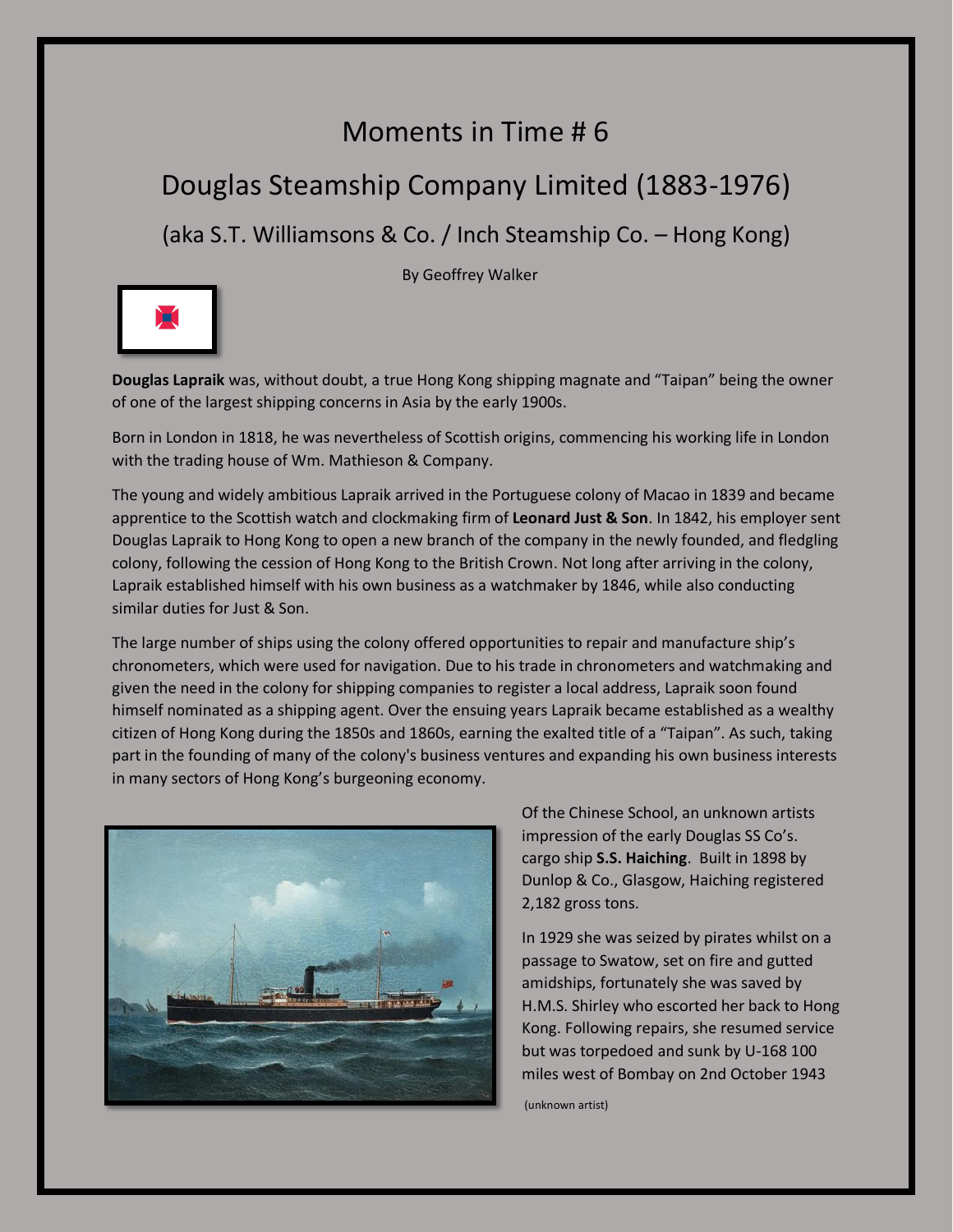In 1863, after acquiring a small shipyard off Queen's Road, and building two more at Aberdeen and Whampoa, Lapraik co-founded the **Hong Kong and Whampoa Dock Company** together with Jardine Matheson & Company and Thomas Sutherland, the officially appointed Hong Kong agent of the Peninsular and Oriental Steam Navigation Company. The dockyard would go on to become the largest shipyard in Asia at its peak. In 1864, Douglas Lapraik went on to be appointed as a member of the transitional founders committee of **The Hongkong and Shanghai Banking Corporation** which would be founded in 1865. Douglas Lapraik retired and returned to England in 1866 after creating a trust in benfit of his longtime Chinese mistress. He died in London in March of 1869 without any legitimate heir.

Lapraik's watch business was acquired by a former employee, **George Falconer**, and still trades in that name as a principal supplier of British Admiralty Charts, nautical publications, and literature, as well as nautical instruments. Although the company was acquired by others in 1997, it still retains the name George Falconer & Co. and acts as an official British Admiralty Chart Agent in Hong Kong.

Earlier, during 1858, **John Steward Lapraik**, the son of Douglas Lapraik's eldest brother, had arrived in Hong Kong to join his uncle's firm**. John Steward Lapraik** would go on to inherit his uncle's business fortune and empire after Lapraik's death in 1869. Following the death of his uncle, John Lapraik formed the **Douglas Steamship Company** in Hong Kong, in 1883, with two other partners, and continued to oversee the running of its small fleet of coastal steamers, mainly engaged in trading between Chinese Treaty ports.

Over the years, Lapraik had become heavily involved in shipping between Formosa and Amoy in China, which had developed into one of the most profitable parts of his Douglas Steamship shipping business.

The cession of Formosa to Japan under the Treaty of Shimonoseki in 1895 which ended the Sino-Japanese War, had a profound influence on the future trading prospects and profitability for the Douglas Steamship Company's Formosa enterprises. Osaka Shosen Kaisha (OSK) placed several steamers on the Amoy Tansui Line and the Douglas Steamship Company was forced to cut freight rates. Also, OSK opened several other lines and began to compete on the China coast with Douglas Steamship Company. This caused the Douglas SS Co to incur severe financial losses.



Built in 1927 by Barclay, Curle & Co. Ltd, Glasgow as City of Hereford, purchased from Ellerman Hall Line in 1955 and renamed "**Inchona".** In 1956 she was sold to UK interests for continued trading. In 1959 she was reported as being scrapped.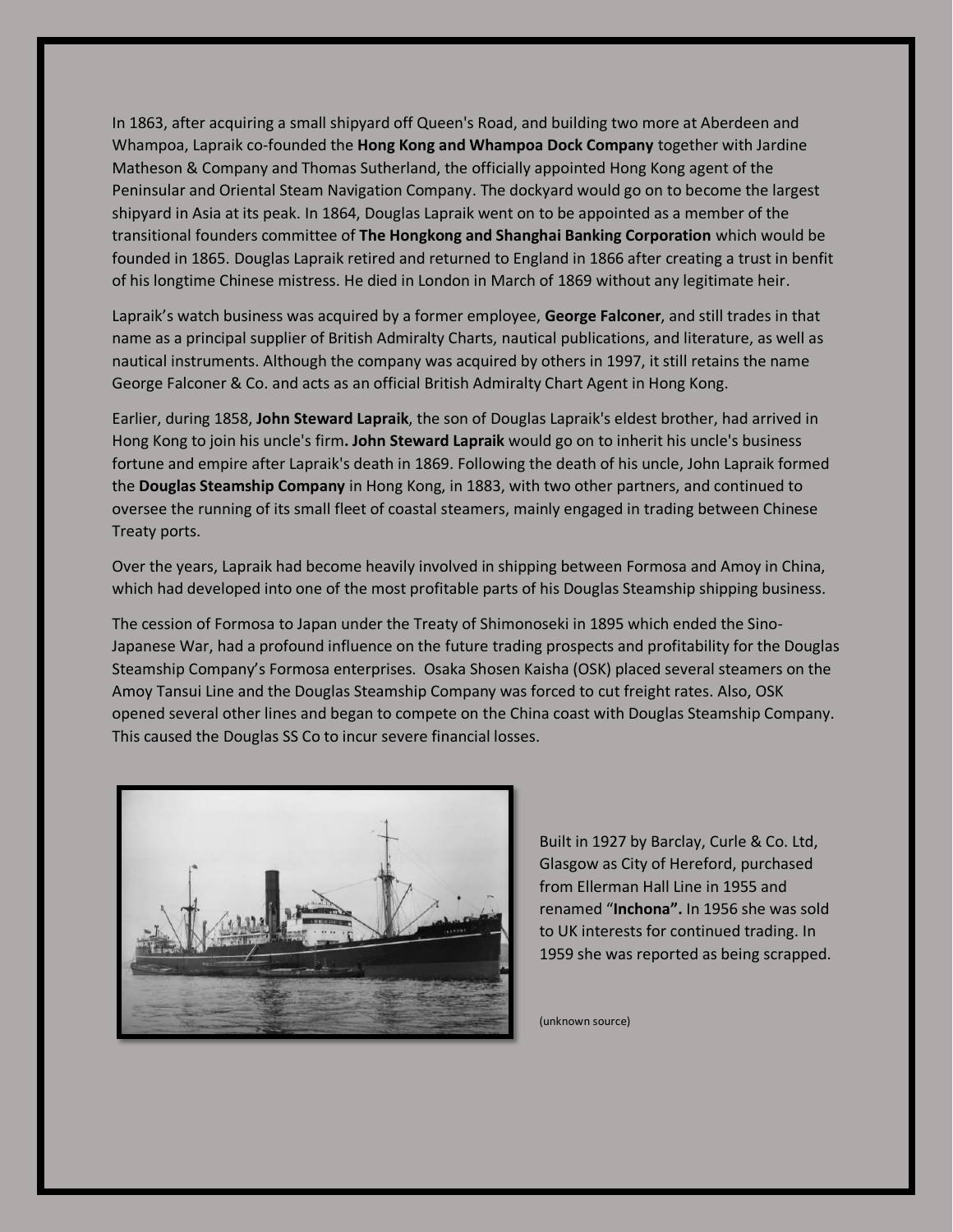Fortunately, in 1900 and 1901, satisfactory earnings were made by chartering several of their ships to the British Government and later to the American Government, due to the Boxer uprising in China. The Formosa trade was proving to be a lost cause, and the company withdrew from that market.

After the loss of the Formosa trade, the company retained its operations in the China coastal and river trade, however it met with financial difficulties by the late 1920s. In 1932, **Stewart Taylor Williamson**, a New Zealander by birth, acquired a controlling stake in the Douglas Steamship Company. Williamson was one of the most prominent and colorful figures in Hongkong business circles, and the holder of extensive interests in shipping, amongst other things. He began his career as an engineer officer with the Atlantic Transport Line and subsequently, joined the office of Douglas Lapraik, and from that time, steadily advanced within the firm. Mr. S.T. Williamson was Managing Director of the Douglas Steamship Company, Chairman of Directors of the Kowloon Docks, and a Director of numerous local companies. At the time of his sudden death in 1950, he was 62 years of age and was reputed to be one of the wealthiest expatriates in the Far East



The **Inch S.S. Company** was formed as a subsidiary of the Douglas SS Company in 1947, and thereafter all Williamson ships bore **'Inch'** names, the last of them being sold in 1975 shortly before Mullions (their future shipping associates) also ceased ship owning.



Built by Wm. Gray & Co. Ltd, West Hartlepool, as Empire Labrador built for Ministry of War Transport, in 1949 purchased by Williamson & Co., Hong Kong renamed **"Incharran"**, in 1955 sold to Indo China Steam Nav. Co., for the Logging trade, and renamed Ho Sang. Sold for demolition in 1970.

(unknown source)

With the outbreak of WWII, the company had most of its ships seized by the Hong Kong Government on behalf of the British Ministry of War Transport and with the capture of Hong Kong by the Imperial Japanese Army in December 1941, most of the staff of the Douglas Steamship Company were interred in prison camps in Hong Kong, including Stewart Taylor Williamson. After the war, the company resumed its operations with the two remaining ships that survived the war years.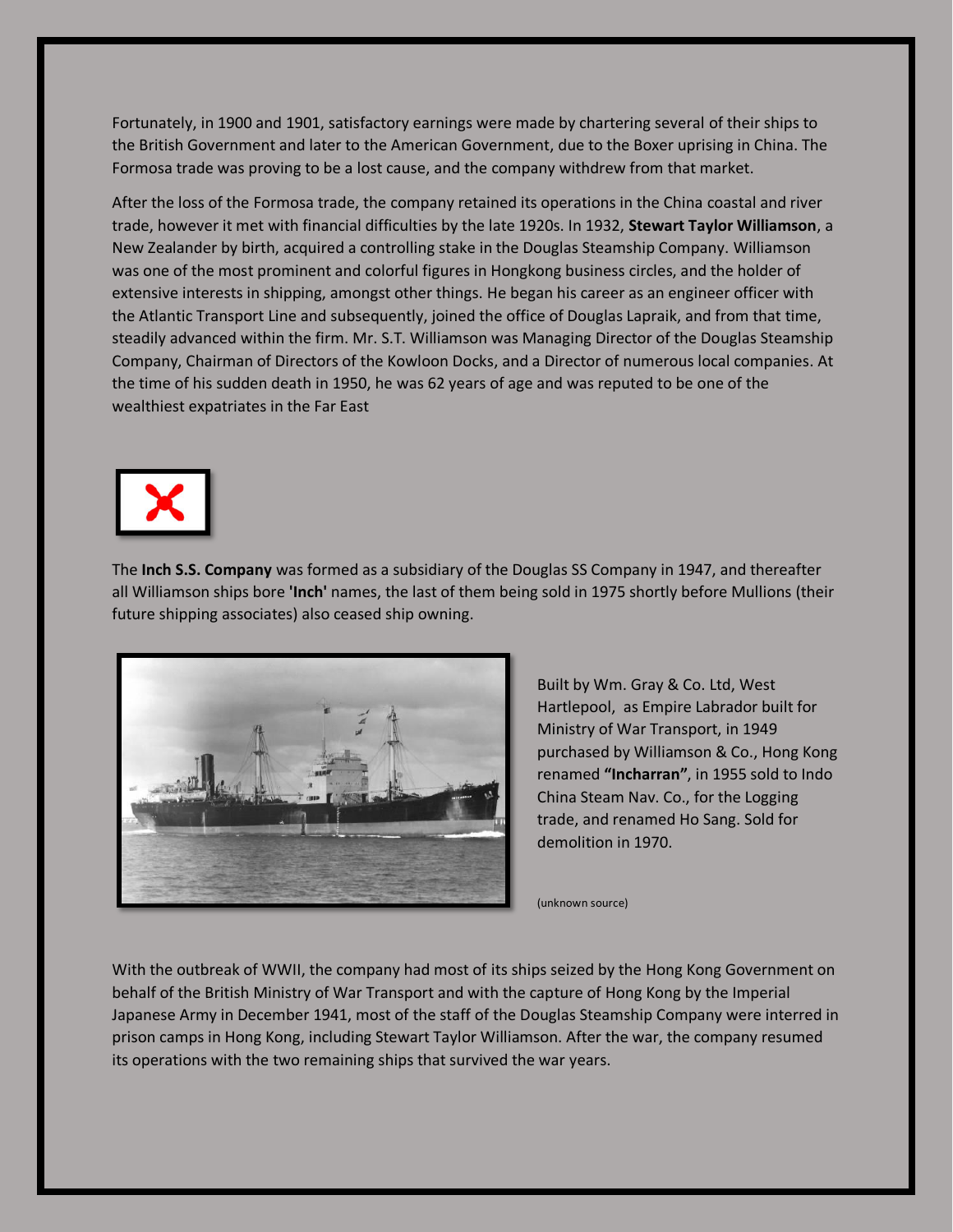Built by Barclay Curle & Co, Ltd, Glasgow, as Trevaylor. The ship was purchased by Williamson & Co., Hong Kong, from Hain Steamship Co., in 1955 and renamed **"Inchstaffa".** In 1966 it was sold to Rowan



Shipping Corporation Ltd., Hong Kong, then resold to Mullion and Co. Ltd., and renamed **Ardstaffa**., in 1967 sold to Southern Shipping and Enterprises Co. Ltd., Hong Kong and renamed Nankwang, on 30th November 1967 she stranded and sank off Woosung anchorage after breaking her anchor chain in heavy weather, on a voyage from Whampoa to Shanghai.

(unknown source)



(unknown source)

Above, an early Empire Class ship of 5609 Gross Tons, belonging to the Douglas SS Co., built by Short Brothers Ltd., Sunderland in 1938 as Tacoma City, in 1954 it was purchased from Reardon Smith and renamed **"Inchcastle".** Sold out of the fleet in 1966 for continued trading and scrapped at Kaohsiung 1969.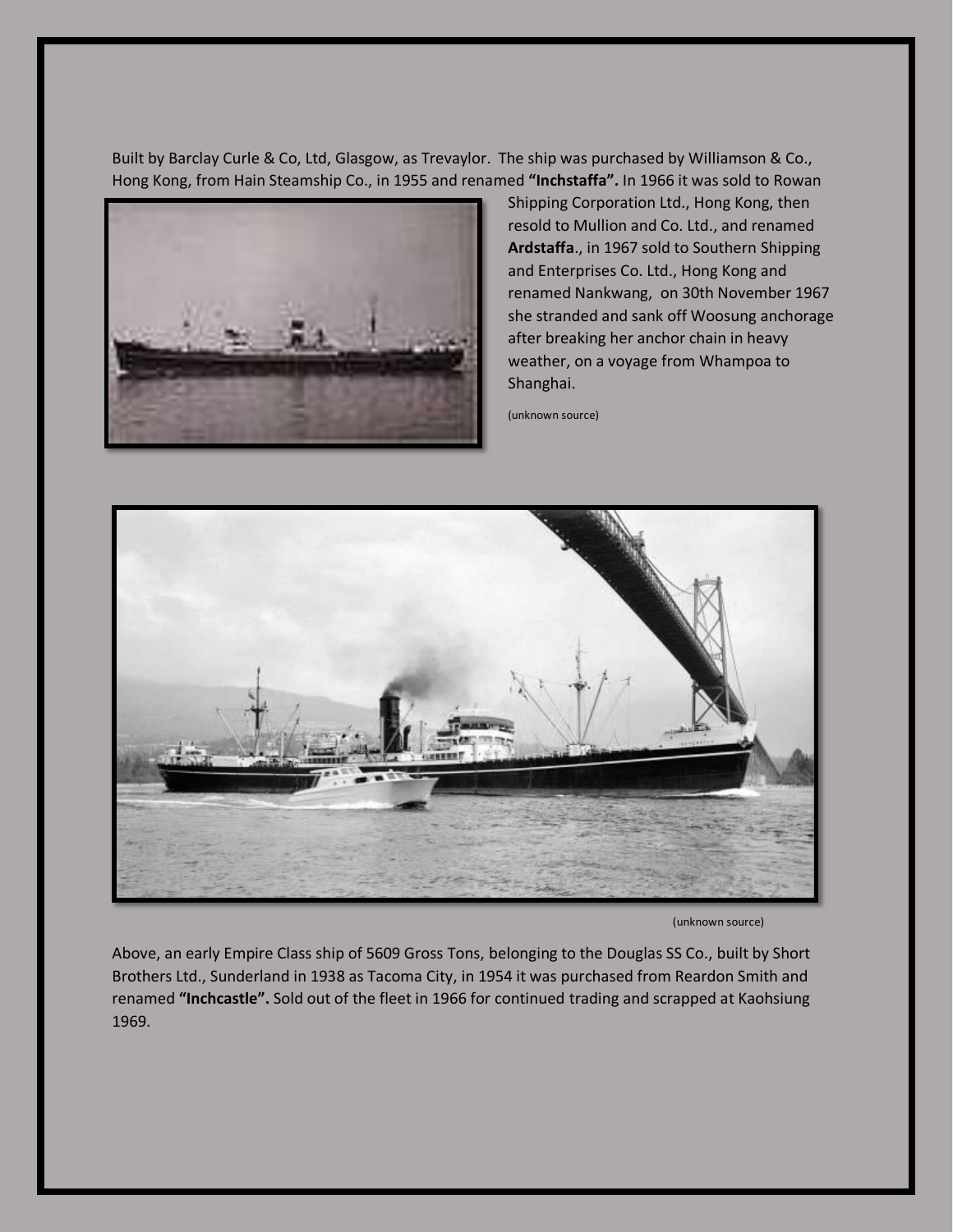

Delivered in 1945 by Wm. Doxford & Sons Ltd, Sunderland as Jersey Hart, of 7275 Gross Tons, originally built for Morel Ltd, Cardiff. Purchased by Williamson Group., Hong Kong in 1956 and renamed **"Inchdouglas"** as a member of Inch SS Co, fleet. 1970 scrapped at Kaohsiung.

(unknown source)

Upon the death of Stewart Taylor Williamson, control of the company passed to James Robertson Mullion who became the new chairman with Robert Ho Tung and John David Alexander serving as Directors. Considering the exposed financial state of the company, Mullion divested of the remaining two ships and focused the business activities of the company in financial investments.

In the mid - 1950s Mullion decided to reinvest in shipping once again, and the Douglas Steamship Company bought three Empire ships followed in 1959 with a similar ship. In 1966 J.R. Mullion & Co. formally took over as managers for the entire fleet and in 1969-1970 the then serving Empire ships, were replaced by other tonnage, among them two tankers.



A nice photograph of **"Inchmull**" 7308 Gross tons.

Built 1941 by Wm Doxford & Sons, Sunderland as Empire Spray for Ministry of War Transport, in 1955 sold to Williamson Group., Hong Kong, and renamed **Inchmull**, 1966 transferred to Douglas Steamship Co. as a member of their "Inch" Shipping company fleet. Scrapped at Kaohsiung in 1969.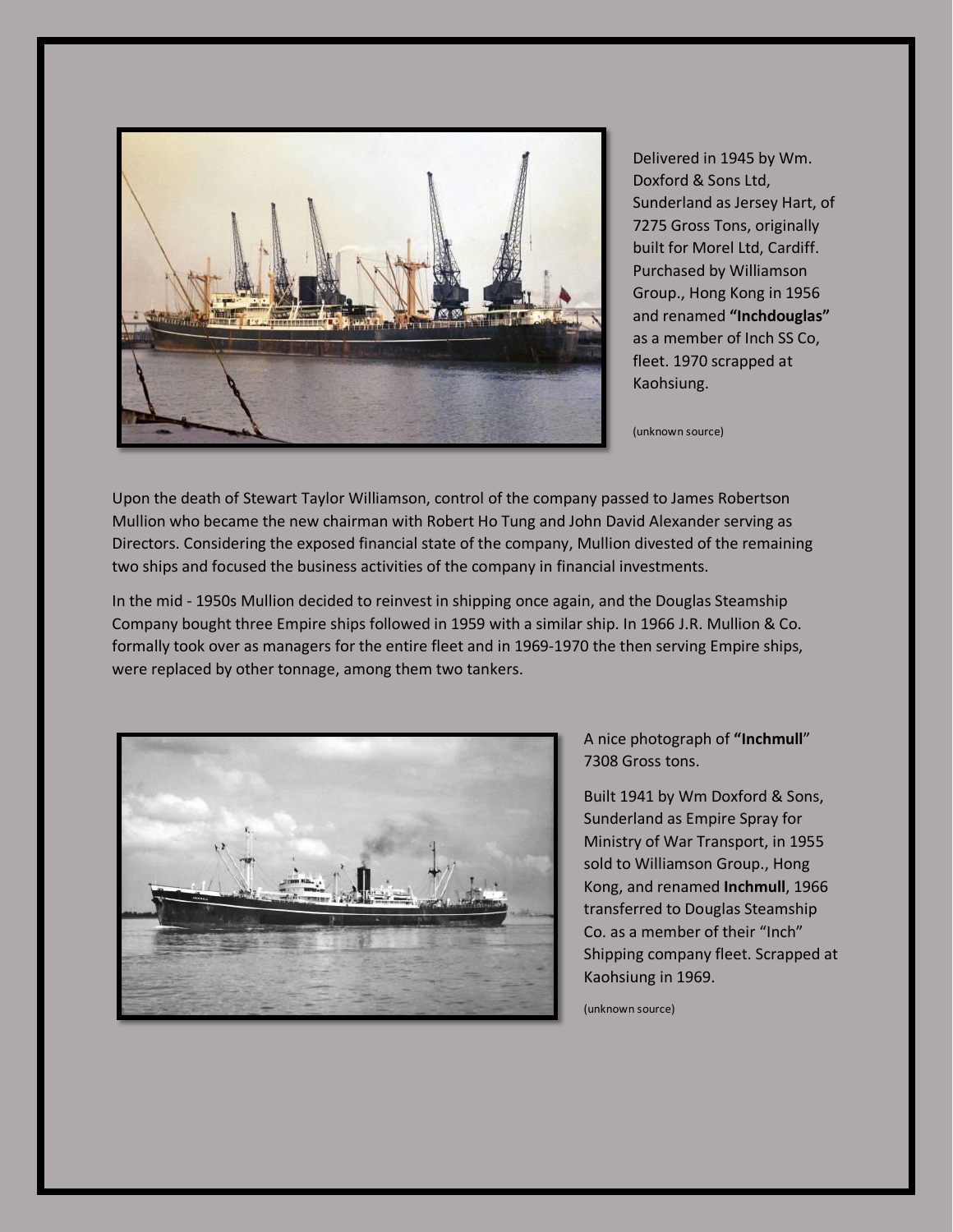

Built by Lithgows Ltd. Glasgow, as Empire Treasure, 7022 Gross Tons. In 1955 purchased by Williamson & Co., Hong Kong and renamed "**Inchleana".** Sold to Pakistani interests in 1966 and reported scrapped in 1969.

(unknown source)



Built by Short Brothers Ltd., Sunderland as Empire Cromer for Ministry of War Transport, 1954 the ship was purchased by Williamson & Co., Hong Kong and renamed **"Inchmay"**. Sold to Pakistani interests in 1966 and reported scrapped at Karachi in 1968.

(unknown source)



Built 1920 in Gloucester, N.J. as Ethan Allen for U.S. Shipping Board. Renamed Empire Puma for Ministry of War Transport. In 1947 purchased by Williamson & Co., Hong Kong and renamed "**Inchwells"**. 1951 sold out of fleet for continued trading. Reported scrapped at Hong Kong in 1959.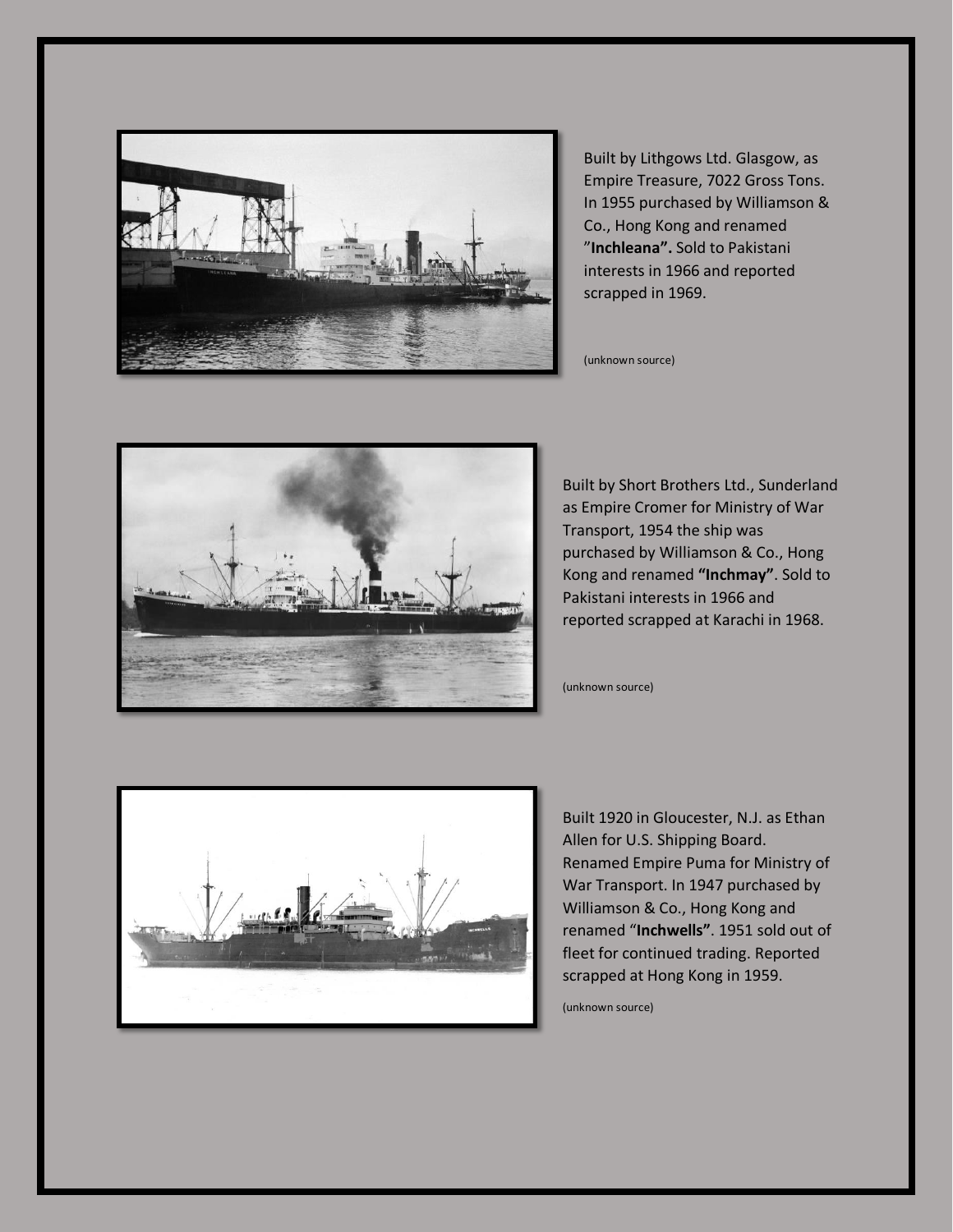

One of the last additions to the Williamsons/Douglas Steamship Group. Built by Austin & Pickersgill Ltd., Sunderland as Glanely, for Atlantic Shipping & Trading Co. Ltd. Purchased in 1969 by Williamson & Co., Hong Kong renamed **"Inchona"**, (their third ship to bear that name) transferred to Inch SS. Co fleet. 1975 sold for continued trading and reported broken up in 1987.

(unknown source)

By 1969, James Robertson Mullion became the controlling stakeholder of the Douglas Steamship Co., and he attempted to introduce several structural changes to the business, however, by 1972, the company was running large losses and Mullion was forced to inject substantial funds of his own money into the company to keep it solvent. The Mullion Group decided to sell off its ships in the mid - 1970s and the Douglas Steamship Company was formally wound up in 1976, when the company board decided to enter liquidation and wind up the company. The dissolution was made formally in 1985 and Douglas Steamship Co., was dissolved on 1 June 1987.



Below follows a randomly selected Gallery of Mullion & Company vessels, which shared the management of the Douglas SS Company and Inch Steamship Company in 1966, and served with many of the rebranded Douglas Steamship Co and Inch Steamship Co., ships until the demise of the Mullion shipping empire in Hong Kong.



Under Mullion – Hong Kong's Management, **"Ardfinnan"** of 7123 Gross Tons, built in 1944 by Burntisland Shipbuilding Co, as Empire Fancy. Acquired by Mullions in 1961 and served until 1968 when sold for demolition in Hong Kong.